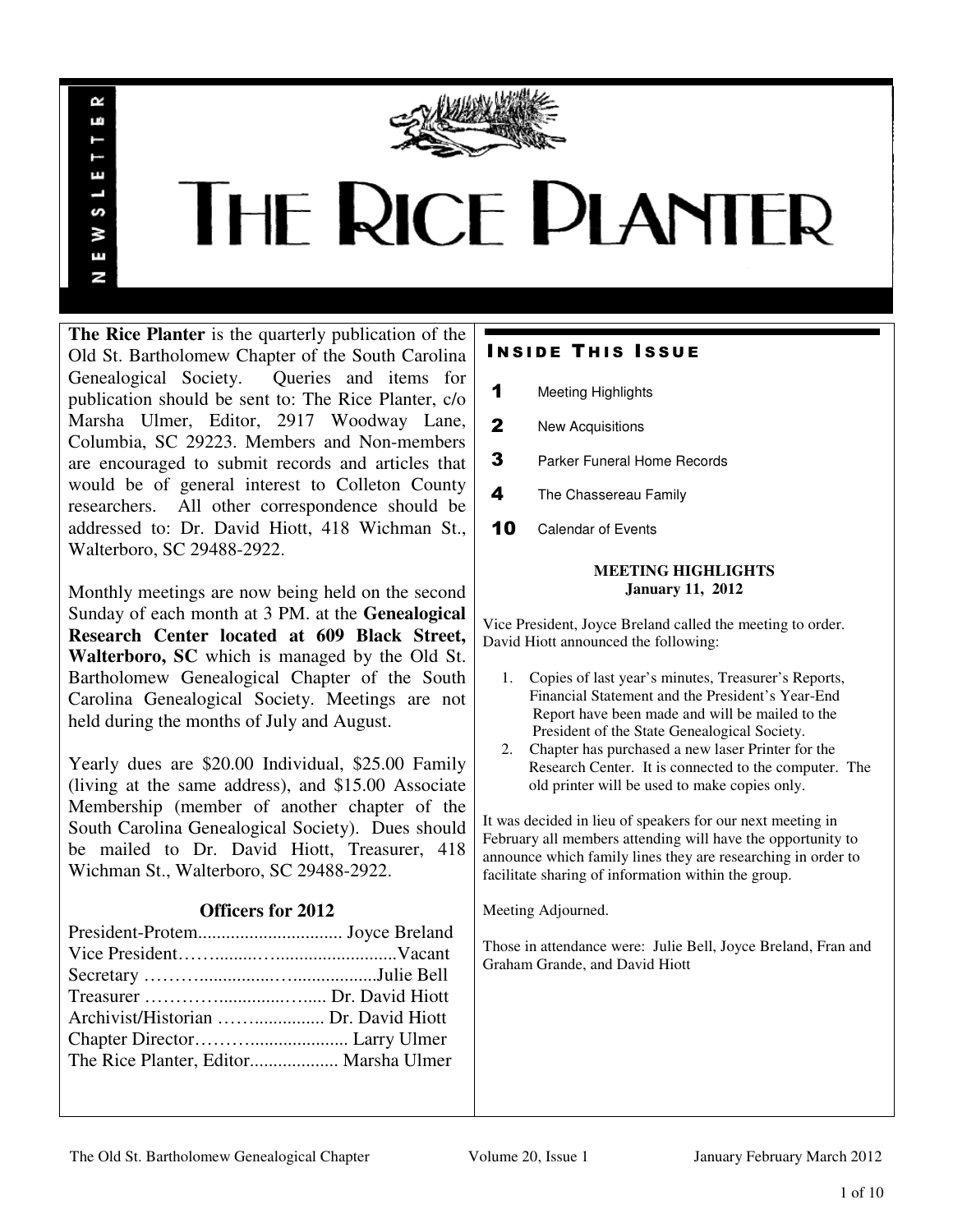# **MEETING HIGHLIGHTS February 12, 2012**

Pres. Bob Williams called meeting to order. Minutes read and approved. Treasurer's Report passed out. Following information was provided:

 A contribution of \$15 was requested by SCGS toward speakers fees for the July  $13<sup>th</sup>$  Summer Conference. Update on progress of transcription of the old Colleton

 County Court documents was given by David Hiott. March speaker to be Betty Jane Miller on the Ayers/Sayers

 Family. April speaker to be Jan Alpert on the 1940 Census.

 Discussion of speaker for the 2012 Chapter Workshop in June 2012.

President Bob Williams spoke on his family history, Bobbie Hiott gave a presentation on her Linder Family and Julie Bell asked for help in researching some of her family lines. We were pleased to have Tracy and Lee Terry as visitors to our meeting. Mrs. Terry is the Director of the Family Research Center in Spartanburg, SC. Mrs. Terry offered some suggestions to our audience and also mentioned a need for volunteers to transcribe the 1940 census material.

Meeting adjourned

Those in attendance were: Julie Bell, JoAnne Boone, Catherine Branham, David and Bobbi Hiott, Libby Steadman, Billy Syfrett, Lee and Tracy Terry, Victoria Tuten, Larry Ulmer and Robert J. Williams.

# **MEETING HIGHLIGHTS March 11, 2012**

Vice President, Joyce Breland called meeting to order. David Hiott announced Robert Williams resignation as our chapter's President. Our Vice President, Joyce Breland has stepped up to complete his term. Motion made and passed that the Nita Eason's contribution be used to complete our Research Center's set of Colonial Plat Books by Brent Holcombe.

Joyce Breland introduced our speaker, Betty Jane Miller, and read a poem entitled "The Spirit of Buford Bridge" in her honor. Mrs. Miller was a teacher for 37 years and a member of many historical and genealogical societies. She spoke to us on her Ayer ancestors, specifically Louis Malone Ayer.

Meeting adjourned.

Those in attendance were: Julie Bell, Anne Biggen, JoAnn Boone, Joyce Breland, Catherine Branham, Genia Morris Floyd, Bobbi and David Hiott, John Hiott, Betty Jane Miller, Libby Steadman, Billy Syfrett, Tracy and Lee Terry, Larry Ulmer, and Bill Ulmer

# **NEW ACQUISITIONS TO OLD ST. BARTHOLOMEW GENEALOGICAL CHAPTER RESEARCH CENTER**

# **Name of Item Donor CONSUMER**

Berkeley County Cemetery Inscrip. Jane Litchfield Commencement 1963 Walterboro High School Sr. Class 25 years Later (1988) Billy Syfrett<br>
ntlemen Merchants, A Charleston Bobbi & David Gentlemen Merchants, A Charleston Family's Odyssey 1828-1870 Hiott Guide Book, Historic Edenton & Chowan County, NC in memory

of Ruth Lane John V. Hiott SC Royal Grants Vol. 7 by B. H.

 Holcomb in honor of recent Chapter President, Robert "Bob" Williams

We are also ordering a set of Abstracts of SC Plat Books, produced by Dr. A. B. Pruitt. The set is being purchased with the generous support of Nita Glover Eason, in memory of her father, Marion Bellinger Glover.

Books given on Mar 20<sup>th</sup> 2012 by Millie Hoats Chaplin: Stub Entries to Indents [SC] books C-F Stub Entries to Indents [SC] books G-H Stub Entries to Indents [SC] book K Stub Entries to Indents [SC] books R-T (unbound) Stub Entries to Indents [SC] books U-W (unbound) Stub Entries to Indents [SC] books O-Q (unbound) The Colonial Records of SC, J of the Commissioners of the Indian Trade 1710-1718 by McDowell, W.L. Jr. The Colonial Records of SC, Documents Relating to Indian Affairs, 1750-1754 by McDowell, W. L. (2 copies) The Genealogist's Companion & Source book by Croom, Emily Biographical Directory of SC House of Representatives Vol. V 1816-1828 Concise Dictionary of National Biography to 1900 by Oxford Univ. Press The Bold and Magnificent Dream by Catton, B. & Catton, W.B. A Few Acres of Snow, the Saga of the French & Indian Wars By Leckie, R. SC J of the Commons House of Assembly 1748, 1750/51, 1752/54, 1754/55 SC Extracts from J. of Prov. Congress 1775/76 J of SC House of Representatives: 1783/84, 1785/86, 1787/88, 1789/90, 1791, 1792/94 Some of the donated books are duplicates to what we already have, Millie has said that we should feel free to place such duplicates in our next "surplus genealogy book sale". ............ FRIENDLY REMINDER MEMBERSHIP FEES TO OLD ST BARTHOLOMEW GENEALOGICAL CHAPTER FOR 2012 ARE NOW DUE.

(If you haven't renewed this could be your last Rice Planter.)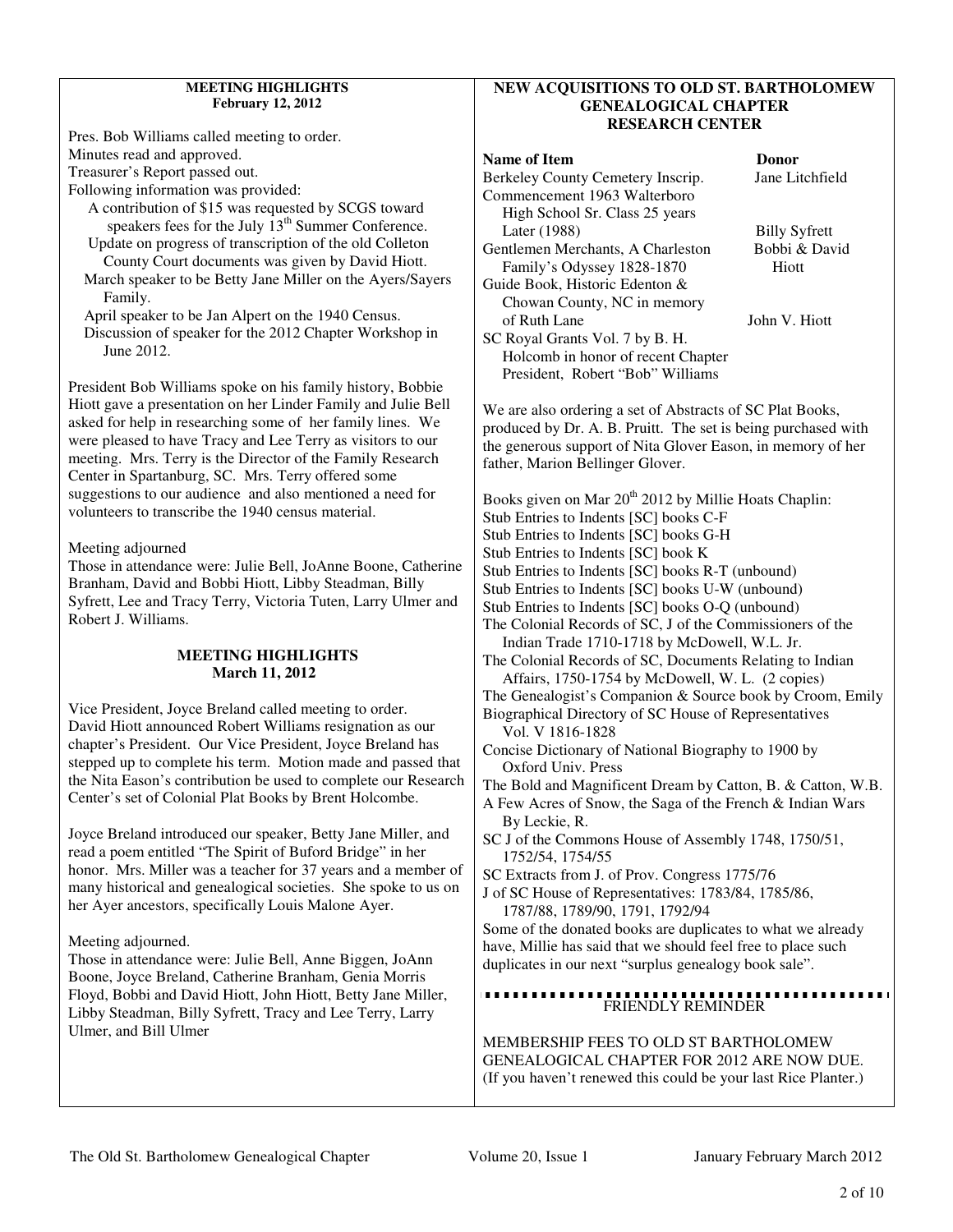### **PARKER FUNERAL HOME RECORDS Saunders, Mollie Trowell**  b. Dec 06 1884 Colleton County, SC d. Jul 15 1956 Colleton County, SC bur: Live Oak Cemetery, Walterboro, SC' Spouse: Calvin G. Saunders Father: N. J. Trowell b. Colleton County, SC Mother: Elizabeth Fender b. Colleton County, SC Son: J. G. Saunders of Tampa, FL Joe W. Saunders of Estill, SC N. J. Saunders of Charleston, SC Dennis Saunders of Gary, IN Ladson Saunders, of Charlotte, NC Cpl. Trowell Saunders of Germany (Army) Dau: Mrs. J. T. Ority (could be misspelled) of Charlotte, NC Mrs. H. L. Regan of Georgia Mrs. Jim Jordan of Wilmington, NC Half Bro: Riddick Trowell of Walterboro, SC Sis: Mrs. Hattie Sauls of Walterboro, SC Mrs. A. A. "Gus" Herndon of Ruffin, SC Mrs. Earl Hiers of Walterboro, SC 16 Grandchildren and 5 Great Grandchildren **Sineath, Addie Drawdy Norton**  b. May 11 1891 Colleton County, SC d. Apr 3 1956 Colleton County, SC bur: Ebenezer Methodist Church Cemetery, Colleton County, SC 1 st Spouse: James A. Norton 2<sup>nd</sup> Spouse: J. J. Sineath Father: Luke Drawdy b. Colleton County, SC Mother: Eugenia Hiott b. Colleton County, SC Son: J. A. Norton of Walterboro, SC Bro: A. C. Drawdy of Camden, SC H. W. Drawdy of Jacksonville, SC Sis: Mrs. H. F. Garvin of Charleston, SC **Smith, Harry Robert**  b. Dec 30 1881 Colleton County, SC d. Jan 1 1956 Colleton County Hospital, Colleton County, SC bur: Evergreen Cemetery Spouse: Barbara Jacques Occ: Barber and Farmer Father: Samuel Smith b. Colleton County, SC Mother: Annie Morrell b. Colleton County, SC Son: Cuthbert W. Smith of Walterboro, SC Dau: Mrs. Ernest L. Sloppey of Savannah, GA 1 Grandchild **Snipes Sr, Willie Eugene**  b. Sep 20 1876 Marion, SC d. Dec 9 1956 Colleton County, SC bur: Ravenel Methodist Cemetery 2<sup>nd</sup> Spouse: Leila Garris Father: W. E. Snipes b. Marion, SC Mother: Unknown Rogers Son: W. E. Snipes Jr of Columbia, SC & J. G. Snipes of Charleston StepSon: P. C. Phillips of Charleston, SC Dau: Mrs. E. W. Killingsworth, Mrs. W. D. Shealy of Greenville, SC Mrs.Fay of Spartanburg, SC Bro: Edwin Snipes Sis: Mrs. Lula McCleary & Miss Annie Snipes both of Kingstree, SC 16 Grandchildren **PARKER FUNERAL HOME RECORDS Cont' Spell, David VonLehe**  b. Sep 25 1912 Colleton County, SC d. May 22 1956 Florence County, SC bur: Ackerman Cemetery Spouse: Anna Bailey Father: David S. Spell b. Cottageville, SC Mother: Rillie Bridge b. Colleton County, SC Son: Thomas Spell Dau: Brenda Spell Bro: Fleming Spell of Charleston, SC Sgt. Jesse A. Spell of Greenville, SC Eugene W. Spell of Cottageville, SC Sis: Mrs. M. C. Prine of Cottageville, SC **Strickland, Jasper Leon**  b. Aug 1 1894 Colleton County, SC d. Sep 29 1956 Colleton County, SC bur: Carter's Ford Cemetery Occ: Retired Farmer Father: Jasper Strickland b. Colleton County, SC Mother: Josephine Kinsey b. Colleton County, SC Sis: Mrs. W. S. Padgett of Padgetts, SC **Drawdy, Amanda Thomas**  b. Feb 1 1881 Colleton County, SC d. Nov 16 1956 Colleton County, SC bur: Live Oak Cemetery Spouse: B. H. Drawdy Father: Phillip J. Thomas b. Hampton County, SC Mother: Rebecca Corbin b. Hampton County, SC Son: Thomas H. Drawdy of N. Charleston, SC Dau: Mrs. Charlie Bazzle of Walterboro, SC Mrs. Archie H. Connelly of Walterboro, SC Mrs. L. T. Smith of Oakland, CA Mrs. Maude D. Towles of Columbia, SC Mrs. Marion W. Gooding of Jacksonville, FL Mrs. R. G. Thompson of Columbia, SC Mrs. C. L. Kay Jr. of Richmond, VA Bro: J. H. Thomas of Charleston, SC Sis: Mrs. A. C. Drawdy of Camden, SC Mrs.C. L. Duffin of Jacksonville, FL Mrs. H. D. Padgett of Ruffin, SC Mrs. D. E. Goodson of Walterboro, SC 20 Grandchildren and 7 Great Grandchildren **Trimble, Frank L.**  b. Jun 14 1885 Blossburg, PA d. Aug 3 1956 Colleton County, SC bur: Live Oak Cemetery Spouse: Sula Broughton Dunford Occ: Hotel Operator Father: Thomas Trimble b. Blossburg, PA Mother: Eliza Hughes b. Blossburg, PA Dau: Mrs. George Moore of Walterboro, SC Mrs. George Kinard of Camp LeJeune, NC Bro: William Trimble of Willcox, PA Thomas Trimble of Clarksburg, W. VA Sis: Mrs. Grace Ells of Akron, OH Mrs. Anna Moran of Akron, OH 5 Grandchildren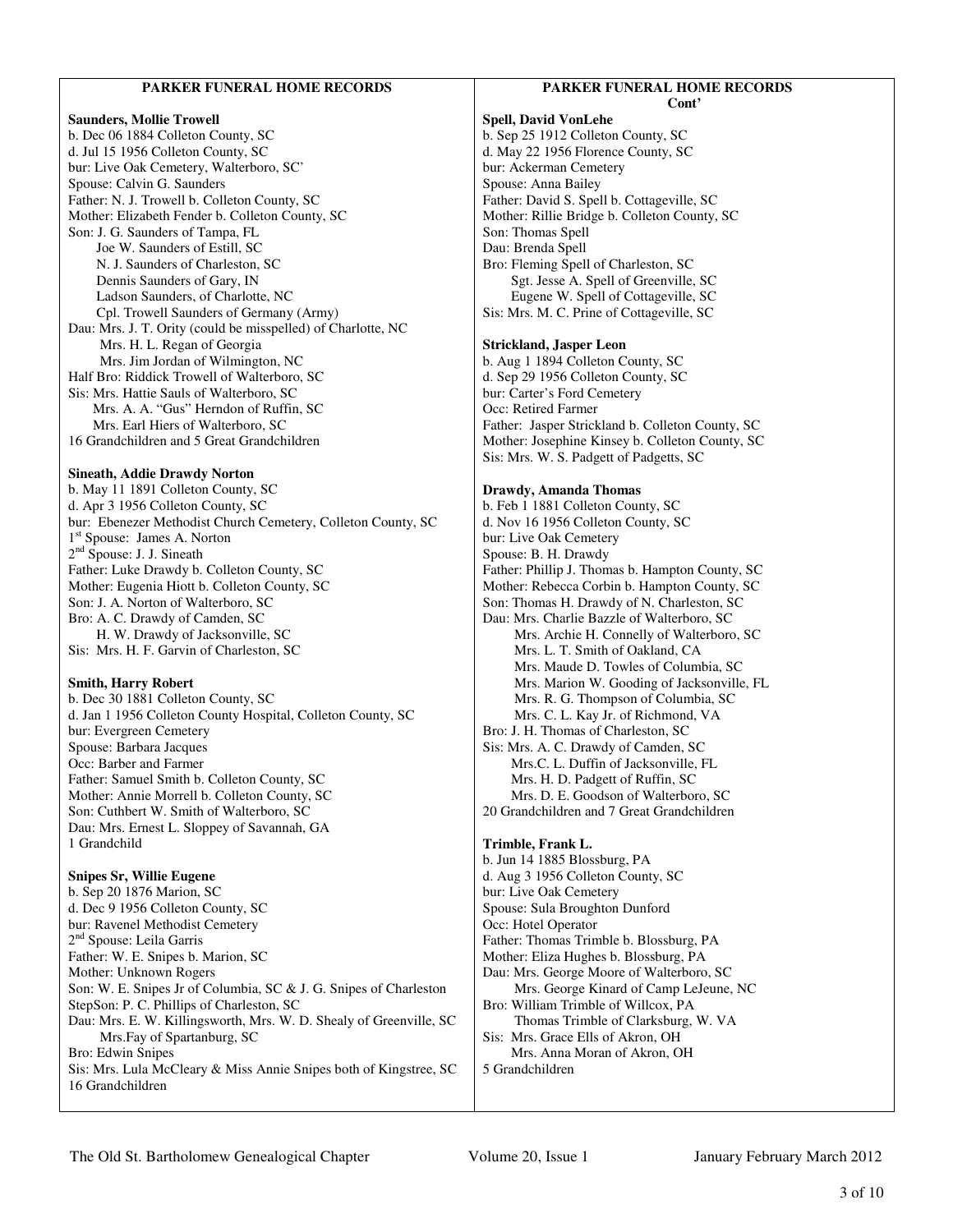# **A SPECIAL THANK YOU TO ROBERT WILLIAMS**

We would like to thank Bob Williams for his work as President of the Old St. Bartholomew Genealogical Chapter. Bob Williams became President of OSBGC in Jan of 2007. In Feb of 2012 he resigned as President because of health problems. He was exceptional in his position as President and fulfilled so many needs for our Chapter. He was able to obtain a magnitude of Speakers over the last five years. Bob we will miss you as our President, however we look forward to seeing you at our meetings. \*\*\*\*\*\*\*\*\*\*\*\*\*\*\*\*\*\*\*\*\*\*\*\*\*\*\*\*\*\*\*\*\*\*\*\*\*\*\*\*\*\*\*\*\*\*\*\*\*\*\*\*\*\*\*\*\*\*\*\*\*\*\*\*\*\*\*\*\*\*\*\*\*\*\*\*\*\*\*\*\*\*\*\*\*\*

### ANNUAL CHAPTER WORKSHOP

The local genealogy group, Old St Bartholomew Chapter, will hold its annual, free Genealogy Workshop on June 9th. It will be held at 609 Black St, Walterboro, SC, starting with coffee and donuts at 9:30. The speakers will be:

10:00 -- Bill Jacques, discussing the Jacques and Jaques settlers of eastern Colleton County, SC.

11:00 -- Tracy Terry, covering the most useful internet sites for family research.

After this, the Colleton Genealogy Center (also at 609 Black St) will have volunteers on hand through the afternoon to help attendees with any area genealogy research. We welcome anyone with Lowcountry roots or interests to join us for the day. Lunch will be on your own.

**\*\*\*\*\*\*\*\*\*\*\*\*\*\*\*\*\*\*\*\*\*\*\*\*\*\*\*\*\*\*\*\*\*\*\*\*\*\*\*\*\*\*\*\*\*\*\*\*\*\*\*\*\*\*\*\*\*\*\*\*\*\*\*\*\*\*\*\*\*\*\*\*\*\*\*\*\*\*\*\*\*\*\*\*\*\*\*\*\*\*\*\*\*\*\*\*\*\*\*\*\*** 

## **THE CHASSEREAU FAMILY**

The Old St. Bartholomew Genealogical Chapter would like to thank Alfred W. Chassereau of Savannah, Georgia for the history of this original Chassereau family from which most of our Lowcountry Chassereau descend. Alfred W. Chassereau died Mar 25 2012 in Savannah, GA. We have to the best of our ability compiled the following researched information for our newsletter.

### **JOHN "JEAN" CHASSEREAU FAMILY**

ABOUT 1670 IN NIORT, DEUX-SEVRES, FRANCE WE FIND THE BIRTH OF **JACQUES CHASSEREAU SR** WHO MARRIED MARIANNE "MARIE" IN DEUX-SEVRES, FRANCE. They had approximately five children, Anthony, Francois "Francis", Guillaume, Susanne Marie, Jacques "Jacob", and Antoine Chassereau. In about 1709 Jacques "Jacob" Chassereau Sr traveled to London, England. **Jacques "Jacob" Chassereau Jr** married Suzanne and together they had Peter "Pierre, Jacob, Mary, Benjamin and Theodore Chassereau**. Peter "Pierre" Chassereau** married Ann Bouvot. Peter and Ann had at least 7 children; John "Jean", Marie, Robert, Paul, Pierce John Anthony, Jacob and William. **John "Jean" Chassereau** born about 1730 was born in Westminister Parish, London, England and died about 1797 in Old Barnwell (now Bamberg) County, South Carolina.

## **DESCENDANTS OF JOHN (JEAN) CHASSEREAU SR**  *Generation One*

- 1. **John (Jean) Chassereau Sr**, born about 1730 in Westminister Parish, London, England (son of **Peter (Pierre) Chassereau Sr** and **Ann Bouvot**), died about 1797 in Barnwell County, SC. John was pronounced Jean or vica versa." He married (1) **Wife's Name Unknown**.
	- *Children:* i. Mary Chassereau born about 1752.
	- He married (2) **Mary Unknown**. **Mary**: Widow of Johann "George" Rentz.
		- *Children:*
		- + 3 ii. George C. Chassereau born about 1775.<br>+ 4 iii. John Chassereau Jr born about 1784.
		- + 4 iii. John Chassereau Jr born about 1784.<br>+ 5 iv. Tamar Chassereau.
		- iv. Tamar Chassereau.

## *Generation Two*

- 2. **Mary Chassereau**, born about 1752, died after 1820 in Prince William's Parish, Beaufort, SC. You may find another source theorizes that Mary may have been a Copeland. She married **Jacob Varn**, about 1774, born about 1748 in Orangeburg Township, SC (son of **John Peter Varn** and **Anna Marie Hoffman**), died about 1805 in Prince William's Parish, Beaufort, SC, He participated in American Revolution. Jacob Varn was granted 300 acres of land on Feb 12 1773. The land was located in Berkeley County on Camping Creek in the fork between Broad and Saluda Rivers. See Royal Grant Vol. 22 Page 372 at the South Carolina Archives. See Colonial Plats Vol. 21 Page 327. See Memorial Vol. 13 page 60. Jacob Varn granted 100 acres in Craven County on May 25 1774. Royal Grant Vol. 28 Page 393, Colonial Plat Vol. 21 Page 328, and Memorial Vol. 12 Page 271. Received 25 acres of land from John Hires on Jan 19 1791. Jacob Varn and family moved to Beaufort District and was granted 107 acres on Dec 06 1802. Land located in Beaufort Prince William Parish on the waters of Whippy Swamp and the waters of Saltketcher.
	- *Children:*
	- + 6 i. Benjamin Varn born about 1775.
		- 7 ii. Jacob Varn, born about 1774. He married Laura Freeman.
	- + 8 iii. Frederick Varn born about 1777.
		- 9 iv. David Varn, born about 1780. He married Wife's Name Unknown. two son in 1830 Census.
	- + 10 v. John Varn born about 1782.
	- + 11 vi. James Varn born about 1784.
	- + 12 vii. Abraham Varn born about 1786.<br>+ 13 viii. Mary Varn born about 1787.
	- viii. Mary Varn born about 1787.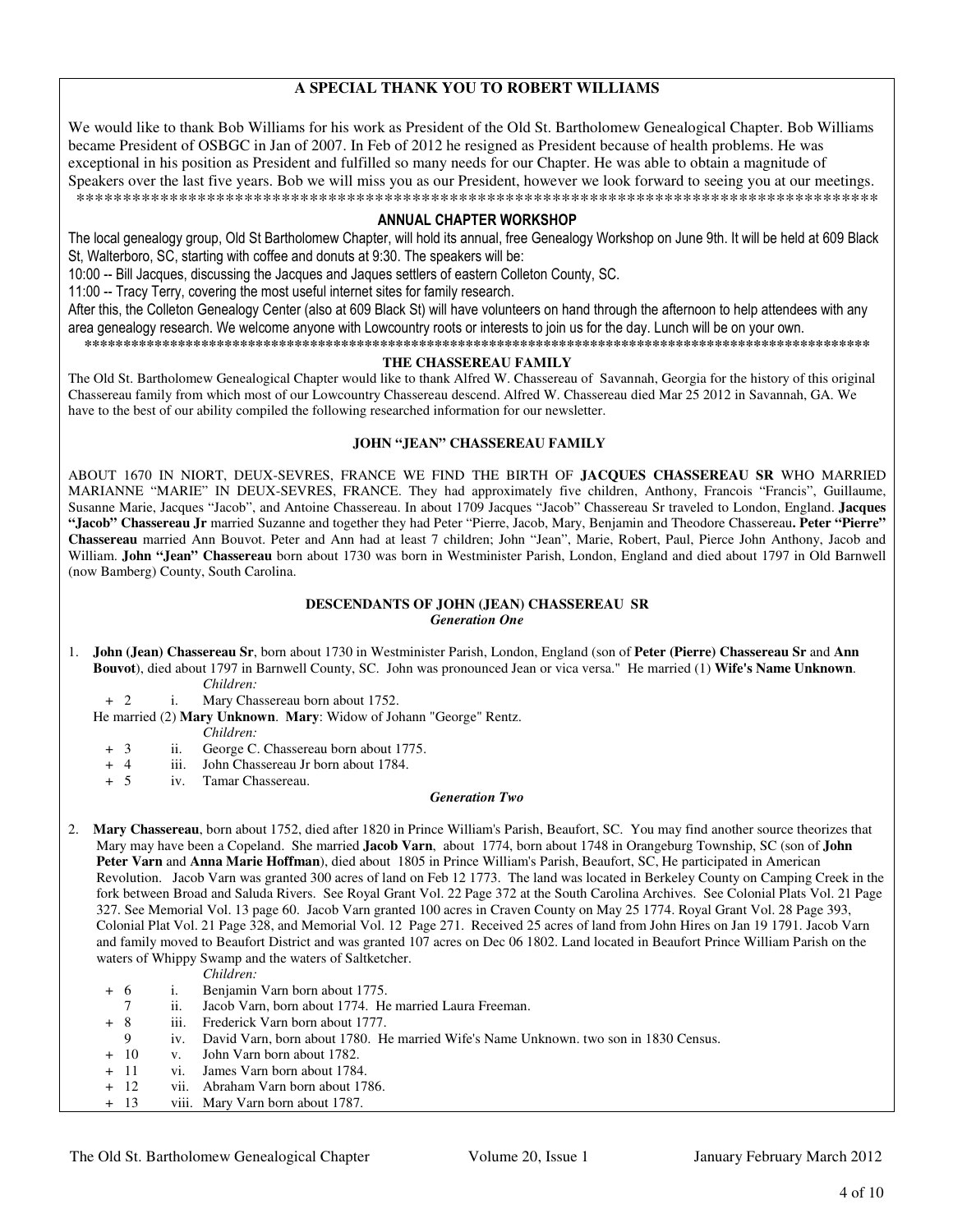- + 14 ix. George Varn born Apr 2 1789.
- + 15 x. Aaron B. Varn born about 1790.
- 3. **George C. Chassereau**, born about 1775 in Orangeburg District, SC, died about 1860 in Barnwell County, SC.
	- *Children:*
	- 16 i. Elizabeth Chassereau, born about 1806 in Orangeburg District, SC. She married Charles H. Dick, born about 1806 in Orangeburg District, SC.
- 4. **John Chassereau Jr**, born about 1784 in Orangeburg District, SC. He married **Barbara Gartman** Nov 27 1804.

*Children:*

- + 17 i. Abraham Chassereau born about 1810.
- + 18 ii. Jacob Chassereau born about 1811.<br>+ 19 iii. Isaac Chassereau born about 1812.
- + 19 iii. Isaac Chassereau born about 1812.
- + 20 iv. John Alfred Chassereau Sr born Jun 23 1817.
- 5. **Tamar Chassereau**, born in Orangeburg District, SC, died Feb 1816. She married **John Wilson Williams**, born about 1780 (son of **Wilson Williams** and **Elizabeth Kirkland**), died Mar 27 1855 in Barnwell County, SC. **John**: After the death of his wife Tamar, John Wilson Williams married Mary Jones Rawley.

*Children:*

- 21 i. Harriett Elizabeth Williams, born about 1806, died about 1836.
- 22 ii. Sophia Williams, born about 1808, died about 1841.<br>23 iii. Zylphia Williams, born about 1810, died about 1878.
- iii. Zylphia Williams, born about 1810, died about 1878.
- 24 iv. Angus Williams, born about 1812, died about 1856.<br>25 v. James Wilson Williams born about 1813.
- 
- + 25 v. James Wilson Williams born about 1813. vi. Caroline Williams, born about 1816, died about 1854.
	- 27 vii. Mary Williams.
	- 28 viii. Lawrence Williams, died Before 1816.

### *Generation Three*

- 6. **Benjamin Varn**, born about 1775 in South Carolina, died After 1810 in Beaufort County, SC. He married **Unknown Howard**. *Children:*
	- + 29 i. Elizabeth Varn born Apr 12 1796.
- 8. **Frederick Varn**, born about 1777 in Orangeburg District, SC, died about 1806. He married **Catherine Howard**, died Dec of 1799. *Children:*
	- + 30 i. Eve Varn born Nov 12 1799.
- 10. **John Varn**, born about 1782, died about 1827 in Barnwell County, SC. He married **Hannah Rosannah Shubert**, died about 1844 in Barnwell County, SC. **Hannah**: Married again to a Mr. Mims.
	- *Children:*
	- + 31 i. Mary Ann Elizabeth Varn born about 1798.
	- + 32 ii. Daniel D. Varn born Oct 9 1800.
		- 33 iii. David Varn. His wife's Name Unknown. According to the 1840 Census David had a son and 2 daughters.
	- . 34 iv. John Adam Varn, born about 1809. He married Caroline Christianna Ayer (daughter of Zacheus Ayer and Mary Little).
- 11. **James Varn**, born about 1784 in South Carolina, died after 1860. James and his wife had two more sons under the age of 10 in the 1810 Census. He married **Mary A. Unknown**.

*Children:*

- + 35 i. John Varn born about 1866.
- 12. **Abraham Varn**, born about 1786 in North Orangeburg, Barnwell County, SC, died about 1820. He married (1) **Unknown Bates**.

 He married (2) **Mary Beard "Molly" Sease**, about 1809 in South Carolina, born Jul 26 1792 in South Carolina (daughter of **John Leonard Sease** and **Katherine Elizabeth Riser**), died Dec 25 1861 in South Carolina, buried in Macedonia Missionary Baptist Church, Bulloch County, GA. **Mary**: Married a second time to William McMillan Chitty.

*Children:*

- + 36 i. Hansford Duncan Varn born Mar 02 1810.
- + 37 ii. Nancy Varn born Apr 15 1811.
- + 38 iii. Isaac Varn born Dec 27 1812.
- + 39 iv. Diane Varn born May 10 1815.
- 13. **Mary Varn**, born about 1787. She married **Simon Rentz**, born Jan 09 1749 (son of **Johan George "John" Rentz** and **Catterneher "Catherine" Majer**), died about 1820. **Simon**: Died before Dec of 1825 when his will was probated. According to the Pioneers of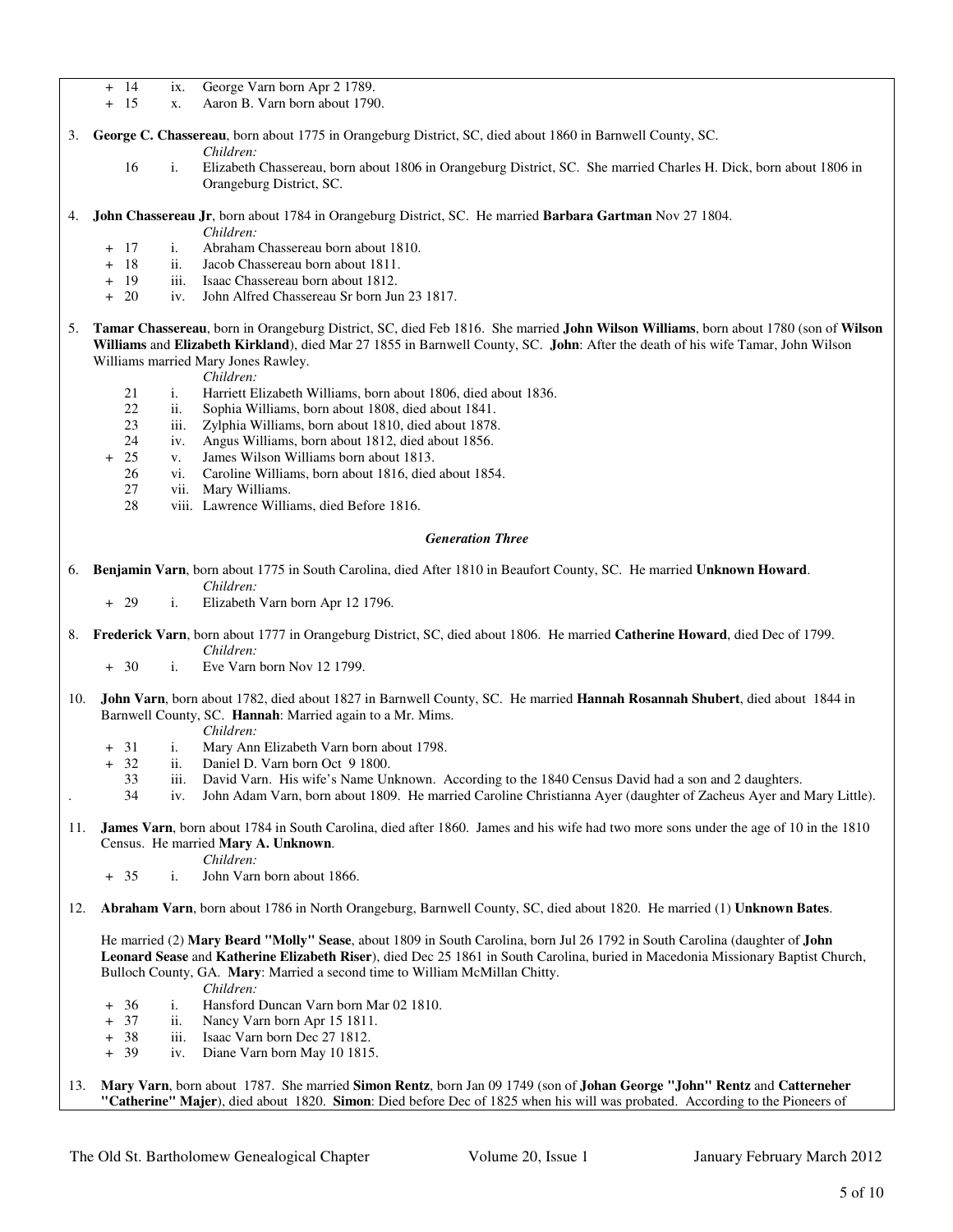Wiregrass Georgia Vol VII page 337 Simon's birthdate was about 1765.

- *Children:*
- + 40 i. Charles Frederick Rentz born about 1808.
- 14. **George Varn**, born Apr 2 1789 in Barnwell District, SC, died Apr 28 1835 in Barnwell County, SC, buried in Barnwell County, SC. He married **Elizabeth Hiers**, Feb 12 1811, born about 1794 in Barnwell District, SC (daughter of **Jacob Hires** and **Unknown Wife**), died May 19 1838, buried in Barnwell County, SC.
	- *Children:*
	- + 41 i. Elizabeth Jane "Eliza" Varn born Sep 8 1814.
	- + 42 ii. Daniel Richard Varn born Jan 16 1817.
	- + 43 iii. Mary Elizabeth Varn born Nov 18 1820.
	- + 44 iv. Sarah "Anna" Varn born Nov 2 1828.
		- v. George Varn.
- 15. **Aaron B. Varn**, born about 1790, died Jan 23 1863. He married **Sarah "Sally" Morgan**, Feb 26 1818, born about 1790, died about 1867. **Sarah**: According to the Bishop Book page 546 Sarah's maiden name was Sineath.
	- *Children:*
	- + 46 i. Lytle "Berry" Varn born Feb 09 1819.
	- + 47 ii. James George Varn born Apr 18 1821.
	- + 48 iii. Aaron Elisha Varn born Nov 17 1824.
	- + 49 iv. Gabriel Varn born Jul 20 1827.
		- 50 v. Mary Elizabeth Varn, born Jan 22 1832, died Sep 28 1837.

17. **Abraham Chassereau**, born about 1810. He married **Rebecca Unknown**.

- *Children:*
- + 51 i. J. Francis Chassereau born Oct 14 1837.
- 18. **Jacob Chassereau**, born about 1811, buried in Chassereau-Bazzle Cemetery, Ehrhardt, SC. Jacob Chassereau (mispelled as Cachuean) in 1850 Census. He is living in America Township in Barnwell County, SC in 1850 he is living alone with Martha 12, Rebecca 8, Mary 17, John 13, Caroline 11, and Harriet 2. In 1860 he is married living with wife Nancy and with them are Mary 26, Ann C. 19, George 16, Harriett 12 and P. L. age 10. He married **Nancy Unknown**, born Jun 18 1813 in South Carolina, died Jun 25 1871 in Barnwell County, SC, buried in Chassereau-Bazzle Cemetery, Ehrhardt, SC. **Nancy**: Nancy is not listed as the wife of Jacob Chassereau until the 1860 Census.
	- *Children:* 52 i. Mary Ann Elizabeth Chassereau, born Mar 14 1834, died Sep 08 1861, never married.
	- + 53 ii. John Francis "Big John" Chassereau born Oct 18 1835.
		- 54 iii. Nancy Caroline Chassereau, born Sep 17 1839.
		- 55 iv. George C. Chassereau, born Sep 08 1843 in South Carolina, died Jul 30 1864 in Petersburg, Va.
		- v. Harriett Reba Chassereau, born Dec 06 1848.
	- + 57 vi. Laura Pinky "Pink" Chassereau born Sep 22 1850.
- 19. **Isaac Chassereau**, born about 1812 in Bamberg County, SC, died May 10 1894 in Bamberg County, SC, buried in Chassereau-Bazzle Cemetery, Ehrhardt, SC. He married (1) **Rebecca Thurston**, about 1831, born 1816 (daughter of **Henry McMillan Thurston Jr** and **Elizabeth "Lizzie" Bennett**), died about 1859, buried in Chassereau-Bazzle Cemetery, Ehrhardt, SC.
	- *Children:* + 58 i. Martin Elmore Chassereau born about 1834.
	- + 59 ii. James E. Chassereau born about 1836.
	- + 60 iii. Cornelia Ethel Chassereau born Jul 17 1838.
	- + 61 iv. Sarah E. "Sallie" Chassereau born Dec 25 1840.
	- + 62 v. John Henry Chassereau born Jul 10 1846.
		- 63 vi. Wade Hampton Chassereau, born about 1847 in Barnwell County, SC.
	- + 64 vii. William Isaac Chassereau born about 1850.
	- + 65 viii. Rebecca "Emma" Chassereau born Oct of 1852.
	- + 66 ix. Dock Wyman Chassereau born May 03 1856.
		- 67 x. Joseph Chassereau, born Oct of 1859. After the death of his mother Joseph Chassereau went to live with his aunt and uncle Joseph Lane and Martha Matilda Thurston Lane.

He married (2) **M. A, Unknown**, born about 1819 in South Carolina.

20. **John Alfred Chassereau Sr**, born Jun 23 1817 in Barnwell County, SC, died Dec 26 1893 in Bamberg County, SC. He married (1) **Eve Barbara Kinard**, about 1838 in Barnwell County, SC, born about 1814 (daughter of **George Kinard** and **Agnes Lightsey**), died after 1860.

|       | Children:                                                                                                         |
|-------|-------------------------------------------------------------------------------------------------------------------|
| $-68$ | Martha Ann Chassereau born Oct 17 1838.                                                                           |
|       | Mary Ann Chassereau, born Feb of 1843 in Bamberg County, SC. Mary Ann Chassereau Rentz was listed in her father's |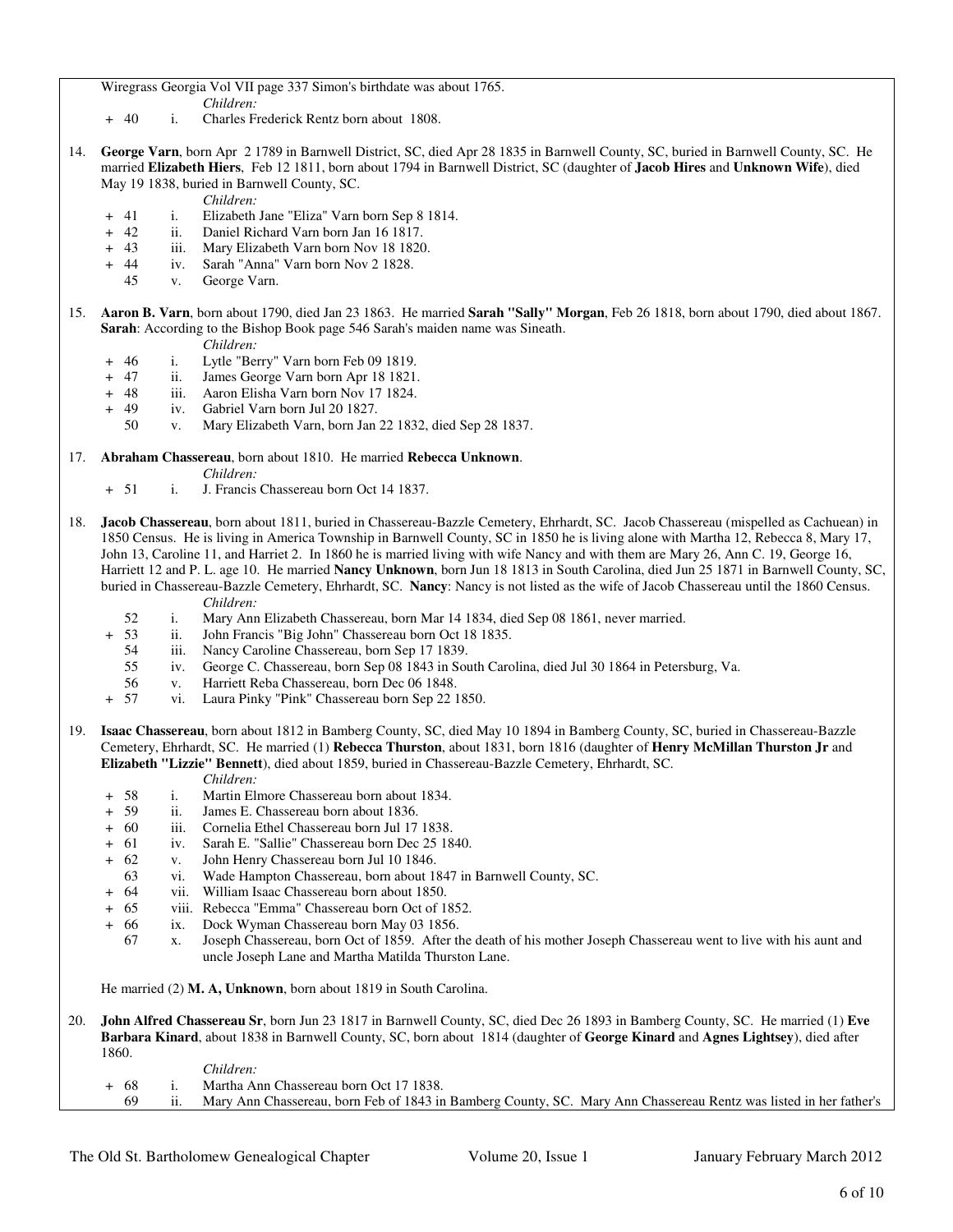will as "already provided for". Her father died Dec of 1893. She married Jacob Solomon Rentz, about 1877 in Bamberg County, SC, born Apr of 1857 in Barnwell County, SC (son of Charles Rentz and Eva Unknown). Jacob: According to 1900 Census Solomon and Mary Ann Rentz were married 23 years and had no children.

- + 70 iii. John Alfred Chassereau Jr born Sep 25 1844.
	- 71 iv. Mahala O. Chassereau, born about 1846 in Barnwell County, SC, died Aug 12 1868 in Barnwell County, SC.
	- 72 v. Malinda A. Chassereau, born Aug 21 1849, died Jan 07 1922, buried in Ehrhardt Cemetery, Ehrhardt, SC. She married Jacob Calvin Kinard, about 1870, born Jun 28 1853 in Bamberg County, SC (son of George Adam Kinard and Cordelia Elizabeth "Eliza" Bazzel), died Jul 18 1933 in Bamberg County, SC, buried in Ehrhardt Cemetery, Ehrhardt, SC, occupation Farmer.
	- 73 vi. Christina Chassereau born about 1850.
	- 74 vii. Jacob F. Chassereau, born about 1852, died before 1892.

He married (2) **Mary E. Unknown**, died after 1893.

25. **James Wilson Williams**, born about 1813 in Great Salkehatchie, Barnwell County, SC, died Jun 26 1879 in Ulmer, Barnwell County, SC. He married **Winifred Susan Myrick**, born Dec 11 1820 in Barnwell County, SC (daughter of **Eli Myrick** and **Mary Creech**), died Feb 23 1900 in Barnwell County, SC.

*Children:*

- + 75 i. Mary Tucker "Mollie" Williams born Feb of 1843.
- + 76 ii. Owen Wilson Williams born about 1845.
- + 77 iii. Thadeaus "Eli" Williams born about 1848.
- + 78 iv. Harriet Cornelia Williams born May of 1849.<br>+ 79 v. John "Jack" Williams born Apr 01 1851.
- v. John "Jack" Williams born Apr 01 1851.
- + 80 vi. Orianna Agnes Williams born Oct 11 1853.
- + 81 vii. Tamar Eugenia Williams born Sep 27 1858.
	- 82 viii. James N. Williams, born about 1862.

### *Generation Four*

29. **Elizabeth Varn**, born Apr 12 1796 in Beaufort District, SC, died Oct 12 1861 in Bartow, Fla, buried in Oak Hill Cemetery, Bartow, FL. She married **John Churchill Golding "Redding" Blount**, before 1823 in Beaufort District, SC, born Mar 12 1791 in Augusta, Ga (son of **James Blount** and **Martha Spears**), died Feb 22 1879 in Bartow, Fl, he served in War of 1812 and he served in Second Seminole War, buried in Oak Hill Cemetery, Bartow, FL.

*Children:*

- + 83 i. Riley Reading Blount born Feb 14 1824.
- + 84 ii. Owen Reading Blount born Dec 30 1830.
- + 85 iii. Nathan Snow Blount born Dec 29 1832.<br>+ 86 iv. Mary Eve Blount born Dec 20 1834.
- iv. Mary Eve Blount born Dec 20 1834.
- + 87 v. Jehu Jacob Blount born Mar 03 1839.
- 30. **Eve Varn**, born Nov 12 1799 in South Carolina, died Aug 30 1866 in Polk County, Fl, buried in Oak Hill Cemetery, Bartow, FL. She married (1) **Unknown Saunders**.

She married (2) **Unknown Snow**.

 She married (3) **John Davidson**, born Feb 14 1798 in Ireland (son of **James Davidson** and **Ann McKee**), died Feb 14 1887 in Polk County, Fl.

- *Children:*
- + 88 i. Elizabeth Jane Davidson born Feb 15 1851.
- 31. **Mary Ann Elizabeth Varn**, born about 1798, died about 1877, buried in River's Bridge State Park, Ehrhardt, SC. She married **Abraham "Abram" Breland**, born about 1795 (son of **William Breland** and **Mary Spencer Kearse**), died about 1852, buried in River's Bridge State Park, Ehrhardt, SC.

- *Children:*<br>89 i. Charles Jo + 89 i. Charles John William Breland born Apr 19 1818.
	- 90 ii. Abraham Chewning Breland, born Oct 27 1819, died Oct 2 1881, never married.
- + 91 iii. James Elizabeth Breland born Sep 15 1820.
- + 92 iv. John Varn Breland born Sep 4 1823.
	- 93 v. Cordelia Rosanna Breland, born May 7 1825, died Sep 26 1834.
	- vi. Matthew Aquilla Breland, born Mar 20 1827, died Apr 13 1857.
- + 95 vii. Mary Ann Elizabeth Breland born Jan 10 1829.
- 96 viii. Hannah Sara Ann Rebekah Breland, born Feb 3 1831, died Oct 13 1840.
- + 97 ix. William Medicus Breland born Apr 23 1833.
- 98 x. Thomas Johnathan Breland, born Sep 15 1836, died Jul 15 1875. He married Janie Elizabeth Unknown.
- + 99 xi. Laura Ann Cornelia Breland born Apr 13 1842.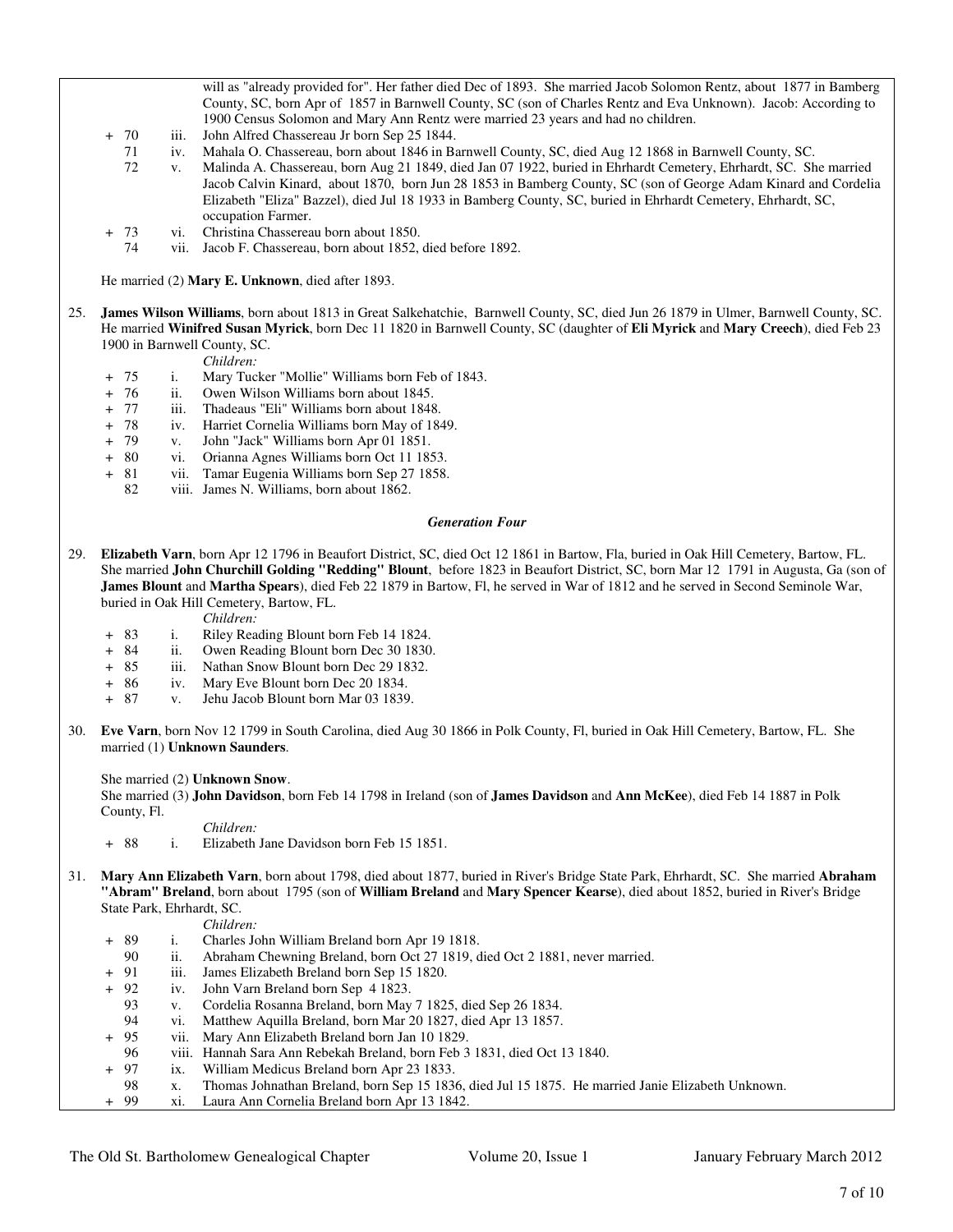- 32. **Daniel D. Varn**, born Oct 9 1800 in Barnwell County, SC, died Jun 24 1878, buried in Daniel D. Varn Family Cemetery, Ruffin, Colleton County, SC. According to the Cemeteries of Upper Colleton County, SC Page 383 Daniel Varn was buried in the Peniel Baptist Church Cemetery, Islandton, SC. He married (1) **Naomi "Omie" Breland**, born Aug 24 1805 (daughter of **William Breland** and **Mary Spencer Kearse**), died Oct 16 1857. **Naomi**: Probably buried in Daniel D. Varn Family Cemetery, Ruffin, Colleton County, SC.
	- *Children:*
	- + 100 i. Mary Ann Rosean Varn born May 29 1823.
	- 101 ii. Wethy Ann Magee Varn, born Jan 26 1825, buried in Daniel D. Varn Family Cemetery, Ruffin, Colleton County, SC.
	- + 102 iii. William David Lafayette Varn born Mar 20 1826.
	- 103 iv. James Jacob Varn, born Jun 30 1828.
	- + 104 v. Letha Ann Ecumi Varn born Dec 10 1831.
	- + 105 vi. Martha Ann Elizabeth Varn born Oct of 1836.<br>+ 106 vii. Jane Ann Bervilla Varn born Aug 31 1839.
	- + 106 vii. Jane Ann Bervilla Varn born Aug 31 1839.
	- + 107 viii. Permelia Ann Elizabeth "Amelia" "Millie" Varn born Oct 23 1840.
		- 108 ix. Phillip Mathew Enoch Varn, born Jan 27 1843, died Sep 20 1863 in Battle of Chickamauga, GA, buried in National Cemetery, Chattanooga, TN, served in Company E, 24th S. C. Infantry.

 He married (2) **Mary Anne Walker**, born Feb 16 1837 in Colleton County, SC (daughter of **George W. Walker** and **Martha Carter**), died Nov 22 1919, buried in Peniel Baptist Church, Islandton, SC. **Mary**: Mary Ann Walker is listed as Mary Hood Varn and Head of Household in 1880 Census of Heyward District of Colleton County, SC . She is listed with her children John, Harriette, Aaron, Berry, Joseph, Sarah, and Philip.

*Children:*

- + 109 x. George J. "Johnny" Varn born Sep 25 1859.
- + 110 xi. Aaron Albert Varn born May 09 1861.
- + 111 xii. Berry Lawton Varn born Mar 21 1863.
- + 112 xiii. Rebecca Laro Varn born Jan 6 1864.
	- 113 xiv. Joseph Aldridge Varn, born Sep 21 1866 in Colleton County, SC, died Jan 29 1935 in Colleton County, SC, buried in Peniel Baptist Church, Islandton, SC. He married Frances "Fannie" Benton, born Oct 1 1870 in Colleton County, SC (daughter of Tullious Elijah Benton and Harriett Priester), died Aug 15 1949 in Yemassee, Hampton County, SC, buried Aug 17 1949 in Peniel Baptist Church, Islandton, SC.
	- 114 xv. Sarah Hannah Roseana Varn, born Oct 25 1868.
- + 115 xvi. Lillie E. Varn born Oct 25 1868.
- + 116 xvii. Phillip Mathew Varn born Jan 3 1871.
- 35. **John Varn**, born about 1866 in South Carolina, died Aug 18 1923 in Dorchester County, SC. He married (1) **Sallie Blitch**, born Jul of 1870, died about 1900, buried in Cannan Baptist Church, Cope, SC.
	-
	- *Children:*<br>+ 117 i. Louis V.  $+ 117$  i. Louis V. Varn born Nov 15 1887.<br> $+ 118$  ii. John Varn born Sep 03 1892.
	- ii. John Varn born Sep 03 1892.
	- + 119 iii. Frank David Varn Sr born Jan 16 1895.
		- 120 iv. Rosa Belle Varn, born Jan 24 1896, died 1900.
	- + 121 v. Harry Varn born Jun 10 1898.
	- + 122 vi. James Varn born Aug 11 1893.

 He married (2) **Margerette Emmaline "Maggie" Metts**, about 1905, born Jul of 1876 in South Carolina (daughter of **Isaac Ellison Metts** and **Harriett Ann Myers**), died Oct 29 1940 in Dorchester County, SC.

*Children:*

- 123 vii. Altha Varn, born Jan 11 1908 in Dorchester County, SC, died Jul 27 1991 in Keysville, Burke County, GA.
- 124 viii. Dibble Varn, born Jul 10 1910 in Dorchester County, SC, died Jul of 1983 in Orangeburg County, SC. He married Annie Mae Wilder, born about 1914 (daughter of Jervey Wilder and Anna A. Muckenfuss), died Sep 30 1968 in Holly Hill, Orangeburg County, SC.
- + 125 ix. Henry Varn born Aug 19 1912.
- 36. **Hansford Duncan Varn**, born Mar 02 1810 in Bamberg County, SC, died about 1865 in Long Island, New York in Prisoner of War Camp. He married (1) **Lavinia "Viney" McMillan**, about 1832, born about 1802 (daughter of **James McMillan** and **Martha Sanford**), died about 1843.

### *Children:*

- + 126 i. Elizabeth Richards Varn born Sep 04 1833.
- + 127 ii. May "Harriett" Cummings Varn born about 1835.
- + 128 iii. Mary Ann Elizabeth Varn born Jul 22 1837.

 He married (2) **Elizabeth "Lizzie" Beard**, born Mar 17 1817 in Bamberg County, SC (daughter of **William Beard** and **Jerusha Jordan**), died Mar 01 1879, buried in Colston Branch Baptist Church, Bamberg, SC. *Children:*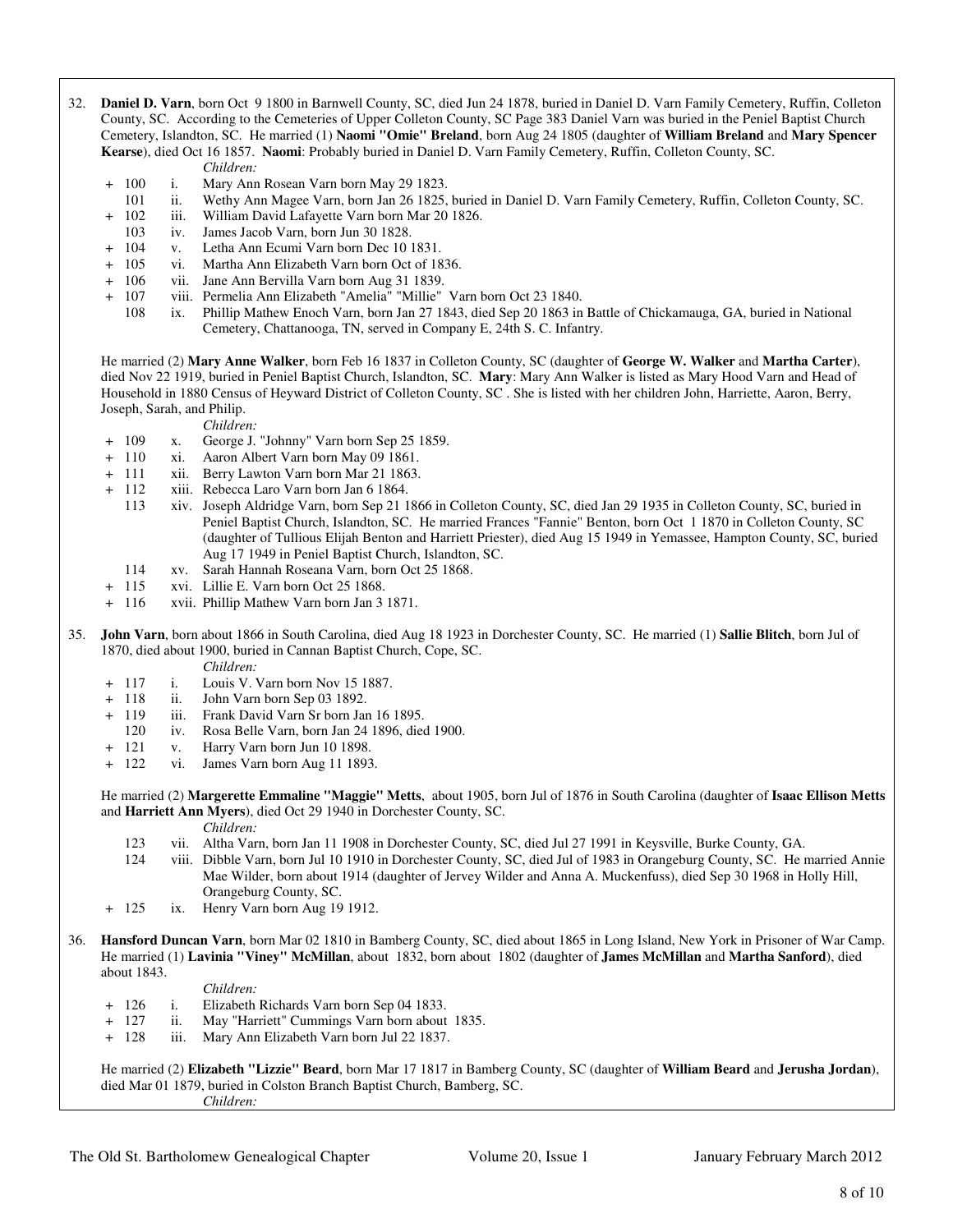- + 129 iv. Perry Monroe Varn born Mar 11 1845.
- + 130 v. Miles Jefferson Varn born Mar 08 1848.
- 37. **Nancy Varn**, born Apr 15 1811 in South Carolina, died Dec 15 1861, buried in Jenny Graveyard. She married **George John Jenny**, born Feb 09 1805 (son of **John Jenny** and **Christiner Unknown**), buried in Jenny Graveyard, died Nov 18 1883. **George**: Listed as Goe Jenney is the 1880 Census he is married to S. H. Jenney age 38 and has a child Frank Jenney age 12 years. Nancy will have been deceased before 1867. Goe Jenney is also living next to son, J. D. Jenney (John Daniel) and his family. They were living in Sycamore, Barnwell County, SC.

*Children:*

- 131 i. Mary Jenny, died young.
- 132 ii. George W. Jenny born about 1832.
- 133 iii. Robert Varn Jenny, born about 1834.<br>134 iv. Clementine Harriet Jenny born about
- + 134 iv. Clementine Harriet Jenny born about 1837.
	- 135 v. Joseph Wyman Jenny, born Feb 24 1842 in Allendale County, SC, died Aug 15 1931 in Allendale County, SC, buried Aug 17 1931 in St Nicholas Lutheran Church, Fairfax, SC, occupation Retired Farmer. He married Rebecca Winneford Kearse, about 1868, born Apr 14 1849 in Barnwell County, SC (daughter of William Kearse and Elizabeth Grimes), died Apr 19 1921 in Allendale County, SC, buried in St Nicholas Lutheran Church, Fairfax, SC.
- + 136 vi. Elizabeth W. Jenny born about 1844.
- 137 vii. Sarah Ann "Sallie" Jenny born Oct 03 1846.
- + 138 viii. John Daniel Jenny born Mar 18 1849.
	- 139 ix. Rebecca Jenny, born about 1853.
- 38. **Isaac Varn**, born Dec 27 1812 in South Carolina, died Jan 22 1898 in South Carolina. Another source has death date of 1878. He married **Louisa Ann "Lucy" Cloy**, born about 1819, died about 1885.
	- *Children:*
	- + 140 i. Julia Harriette Varn born Jul 01 1837.
	- + 141 ii. John W. Varn born Oct 14 1840.
		-
		- 142 iii. Robert A. Varn, born about 1841, died in Civil War.<br>143 iv. Carson Varn, born about 1842, died in Civil War. 143 iv. Carson Varn, born about 1842, died in Civil War.
		- + 144 v. Ursula R. "Sula" Varn born Mar 30 1843.
		- 145 vi. Addie Varn, born about 1844. She married Brooks Wade.
	- + 146 vii. Curtis M. Varn born about 1847.
	- + 147 viii. Miles Bates Varn born Jun 03 1848.
	- + 148 ix. Henry Gufford Varn born about 1849.
		- 149 x. Louisa Caroline Varn, born about 1851, died in infancy.
	- + 150 xi. James Gilder Varn born about 1854.
	- 151 xii. Lucius Bellinger Varn born Feb 14 1856.<br>152 xiii. Berry Stroble Varn, born about 1856, die
	- xiii. Berry Stroble Varn, born about 1856, died about 1858.
	- + 153 xiv. Aaron G. Varn born Sep 10 1856.
	- + 154 xv. George "Creighton" Varn born Apr of 1860.
		- 155 xvi. Elizabeth Varn.
- 39. **Diane Varn**, born May 10 1815 in Barnwell County, SC, died after 1880 Census in Bulloch County, Ga, buried Unmarked in Macedonia Missionary Baptist Church, Bulloch County, GA. Diane and her husband Allan Chitty moved sometime between 1850 Census and 1860 Census to Bulloch County, GA. You will find her and her husband in South Carolina in 1850 and in Georgia in 1860, 1870, and 1880. She married **Allan B. Chitty**, about 1835, born Mar 14 1818 in Barnwell County, SC (son of **William McMillan Chitty** and **Wife's Name Unknown**), died Jan 05 1883 in Bulloch County, Ga, buried in Macedonia Missionary Baptist Church, Bulloch County, GA.

*Children:*

- + 156 i. Georgeanna Chitty born Nov 24 1837.
- + 157 ii. Mary Chitty born about 1837.
	- 158 iii. Esther E. Chitty, born about 1843 in South Carolina. Living with parents in 1880 Census in Bulloch County, GA.
	- 159 iv. Jackson Chitty, born about 1845.
- + 160 v. James G. Chitty born about 1853.
- 40. **Charles Frederick Rentz**, born about 1808 in Barnwell District, SC, died Dec 17 1833 in Barnwell District, SC. He married **Elizabeth Jane "Eliza" Varn**, Nov 2 1829, born Sep 8 1814 in Barnwell County, SC (daughter of **George Varn** and **Elizabeth Hiers**). **Elizabeth**: Still living in 1850, 1860 Census.

*Children:*

- + 161 i. Elizabeth Olive "Eliza or Betsy" Rentz born Apr 5 1831.
- + 162 ii. Jacob George Rentz born Apr 12 1832.